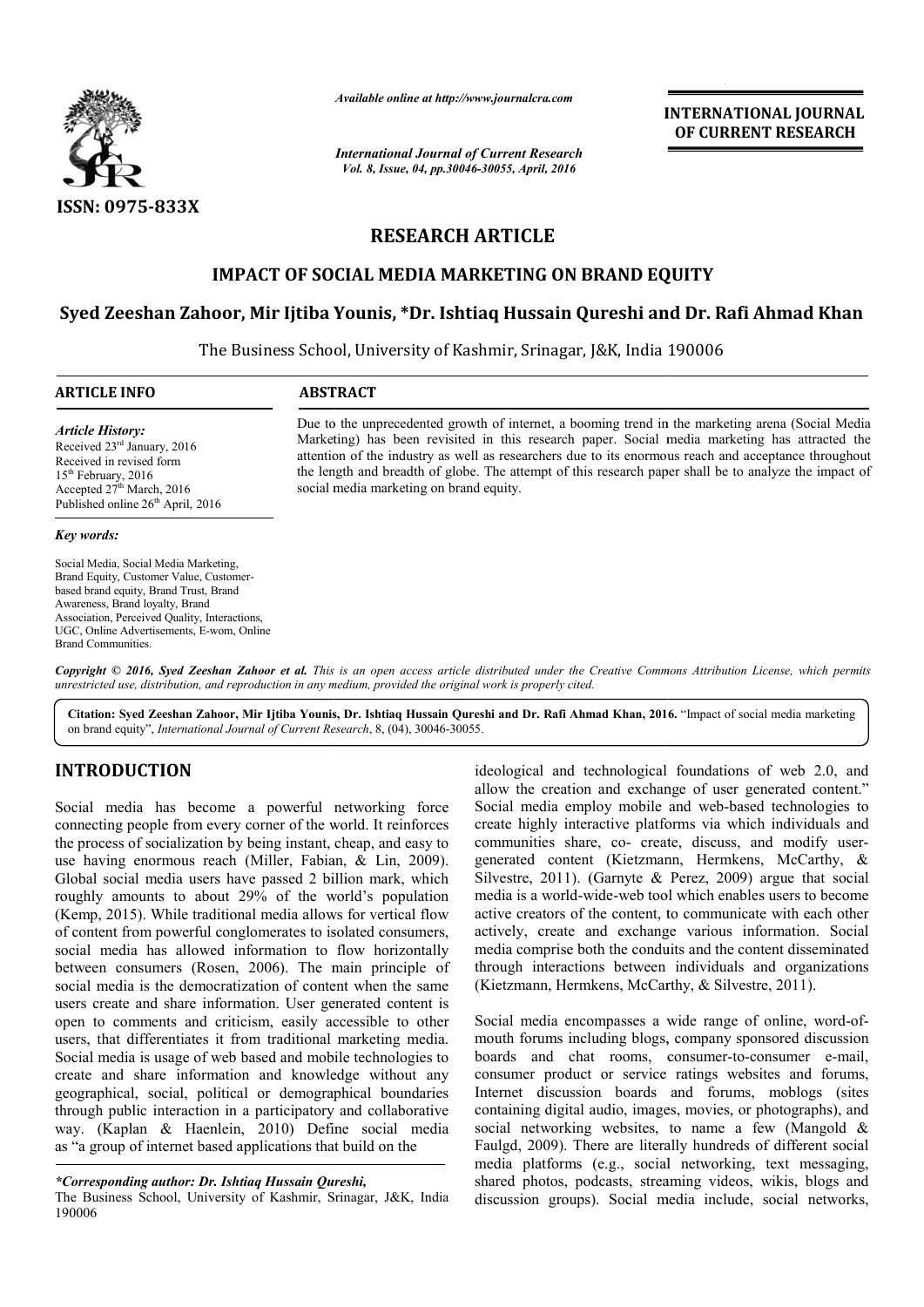blogs and micro blogs, content sharing websites (images and videos), wikis, forums, social bookmarking etc. (Baruah, 2012). There exists a rich and diverse ecology of social media sites, which vary in terms of their scope and functionality. The average social media user spends 2 hours and 25 minutes per day using social media. Facebook continues to dominate the global social media landscape with about 1.366 billion active users followed by youtube (Mander, 2015). Facebook is the most preferred social media platform, out of all the people who use internet 71% socialize through Facebook (Pew Research, 2014). Emergence of social media platforms (e.g., Twitter, Facebook) have fundamentally altered the marketing landscape. It has provided ample space for business organizations to maintain a successful, long lasting and value added relationship with their customers. It also allows consumers to create and exchange user generated content (UGC), enabling them to connect with the firm as well as other consumers. Social media marketing makes use of social media applications as an extension to fulfill the traditional marketing. Marketing activities via online applications that allow the production of information and are being collaborated among users (Kaplan & Haenlein, 2010). While most marketing plans include the now mandatory elements of YouTube, Facebook, and Twitter, few of today's marketers operate within a systematic approach to understanding and managing their company's social media strategy.

As an integrated marketing medium, social media marketing activities effectively enhance value equity by providing novel value to customers that traditional marketing media do not usually provide. The brand's social media platforms offers venues for customers to engage insincere and friendly communications with the brand and other users, so the brand's intended actions on the social communication scene positively affect relationship equity and brand equity swell (Kim & Ko, 2012). Social media marketing and brand equity are positively and significantly correlated, social media marketing helps organizations in building positive customer relationships, improving brand image. The building blocks of Social media have positive effect on brand awareness, brand association, brand loyalty and perceived quality (Tresna & Wijaya, 2015).Consumers, identify social media as a more trustworthy source of Information compared to the traditional marketing communication tools this allows organizations to integrate social media marketing into their marketing mix not only to communicate with customer but to get the feedback also (Karamian, Nadoushan, & Nadoushan, 2015). There is a statistically significant impact of the dimensions of social media marketing on the brand equity, therefore companies need to focus more on social media marketing and increase its share in marketing mix activities that will in return help companies to generate huge revenues from enhanced brand equity (Abu-Rumman & Alhadid, 2014). (Bruhn, Schoenmueller, & Schafer, 2012) Presented that social media communications strongly influence brand image, firm-created social media communication has an important impact on functional brand image, while user-generated social media communication exerts a major influence on hedonic brand image. (Erdogmus & Cicek, 2012) Presented that advantageous campaigns on social media are the most significant drivers of brand loyalty followed by relevancy of the content, popularity of the content among friends, and appearing on different social media platforms and providing applications. Based on the results, they suggested that companies that want to run effective social media campaigns should take into consideration the benefits, values, advantages they offer to the consumers in their campaigns, what makes the consumers more likely to become loyal to their brands. Further, companies must work on creating more engaging, participative, interesting applications, games, contents on social media to draw their customers' interest.

#### **Literature review**

Social media has helped to transform business organizations from transactional relationship to a social relationship (Bashar, Ahmad, & Wasiq, 2012). It is the new paradigm in marketing that has provided ample space for business organizations to maintain a successful, long lasting and value added relationship with their customers. It allows an enterprise to connect with both existing and potential customers, engage with them and reinforce a sense of community around the business organization's products and services (Mangold & Faulgd, 2009). The high level of use and interaction of social media greatly influences the business environment which is thus exposed to a paradigm shift, where hierarchies fall apart and the communication and collaboration create wider and wider networks for the employees and all the partners of the organizations (Georgescu & Popescul, 2015). (Mckenna & Bargh, 1999) while studying social psychology among internet users concluded that there is an abundance of interaction going on out there in cyberspace, and it is having surprisingly strong effects on people's "real life". (Matthews, 2010) Commented that Social media is a revolutionary communications tool that has quickly changed the ways in which public relations is practiced, becoming an integral part of corporate communications for many companies and offering public relations practitioners' new options for every aspect of the corporate communications process, rather than traditional monologue communication social media has forced corporate communications to shift to a dialogue wherein both the corporate and the stakeholders have the power in a message. (Hoffman & Marek, 2010) Reviewed that effective social media strategies can put the brand to work for the customers by satisfying their needs to create, consume, connect and control in social web. Further, in a well-designed social media campaign, consumers are likely to spread viral videos, create additional brand related content, tweet about the brand and post their experiences on Facebook. (Miller & Lammas, 2010) While discussing social media and its implications for viral marketing argued that Web 2.0 social media is a potentially powerful medium for finding key consumer influencers, engaging them, and generating brand advocates. Further, by tapping into or creating their own online social networks, social media marketers can influence a brand community and potentially influence consumer behavior.(Constantinides, 2014) Proposed that marketers should realize that the future marketing paradigm will be based on openness, cooperation, co-creation and an honest commitment to listen to and help rather than control the customer. Further, Social Media is an agent of change and a source of opportunities for marketing strategists who will learn to operate in a new business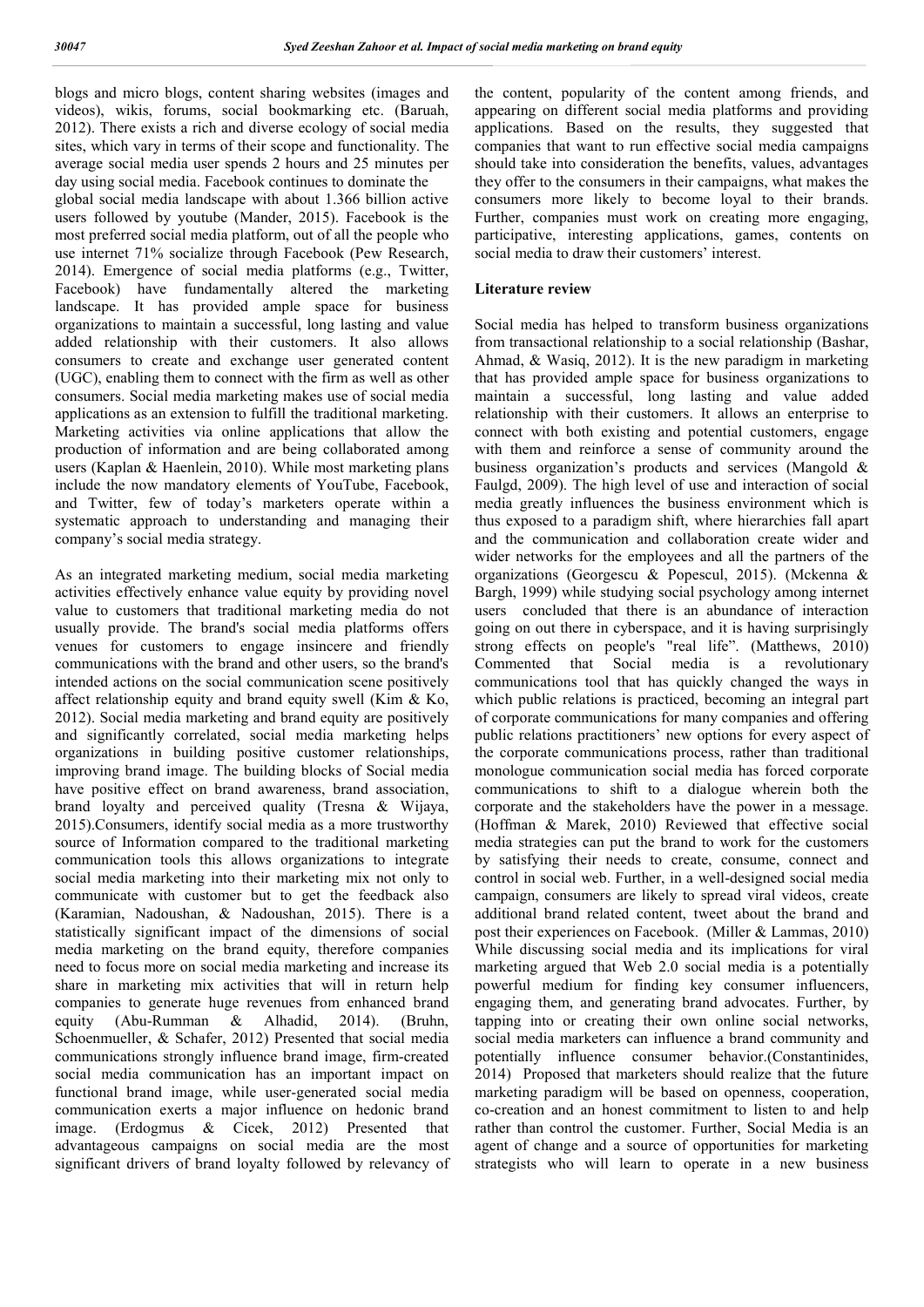environment that places the customer again on the top of corporate priorities. (Balakrishnan, Dahnil, & Yi, 2014) Indicated that the online marketing communications, specifically, EWOM, online communities and online advertisement are effective in promoting brand loyalty and product purchase intention through company website and social media platforms. Further, these finding indicated that social media marketing medium has become an important marketing tool to reach emerging younger generation consumers and enables marketers to reach customers faster and more efficiently. Social media marketing complements brand equity building when it is effectively used in an integrated marketing portfolio of an organization (Babac, 2011). Beneficiary campaigns on social media are the most significant drivers of brand loyalty followed by brand appearing on different social media platforms, impact of word-of-mouth in marketing is non-negligible, especially in online environments (Menezes & Devi, 2016). The success of social media marketing is its ability to engage online users, and developing a strong relationship. With the use of electronic word of mouth via the social media context, companies can create and enhance brand equity of products and services and subsequently lead to attract customers (Severi, Ling, & Nasermoadeli, 2014).

Brand equity has become an important topic in the business world, and its appropriate measures can address a number of marketing and brand managers' concerns. Brand equity refers to the incremental utility or value added to a product from its brand name. It is often believed to contribute to a company's long-term profitability. A number of definitions of brand equity have been proposed. (Shocker & Weitz, 1988) Refers to it as the "incremental cash flow resulting from the product with brand name versus that which would result without brand name." (Farquhar, 1989)Interprets brand equity as the value added to a product by virtue of its brand name. In a general sense, brand equity is defined in terms of the marketing effects uniquely attributable to the brand. That is, brand equity relates to the fact that different outcomes result from the marketing of a product or service because of its brand element, as compared to outcomes if that same product or service did not have hat brand identification. Building brand equity is considered an important part of brand building (Keller, 1993). Both (Aaker, 1991) and (Keller, 1993) have defined brand equity from customers perspective. There have been numerous researches on brand equity wherein researchers have used the term Customer-based brand equity to refer to the term brand equity (Farquhar, 1989); (Sinha & Pappu, 1998); (Yoo, Donthu, & Lee, An Examination of Selected Marketing Mix Elements and Brand Equity, 2000); (Yoo & Donthu, 2001); (Washburn & Plank, 2002); (Netemeyer, et al., 2004). For our research we have also focused on customer-based perspective i.e. measurement of cognitive and behavioral brand equity at the individual consumer level through a consumer survey (Yoo &Donthu, 2001) because, it enables managers to consider specifically how their marketing programs improve the value of their brand (Keller, 1993). Customer-based brand equity has been defined as the differential effect of brand knowledge on consumer response to the marketing of the brand (Kamakura & Russell, 1991).A brand will have higher customer-based brand equity as brand awareness increases to a higher level, and as

consumers hold stronger, and more favorable and unique brand associations (Rajh, 2002).

(Shen & Bissell, 2013) Prove that companies can improve brand awareness and brand image through enhancing customer engagement on social networking sites, resulting in brand loyalty reinforcement. While being in social media can generate brand awareness, different social media platforms establish different brand associations, creating different effects on customer based brand equity (Pham & Gammoh, 2015).

#### **Linking social media and brand equity: A proposed model**

The literature related to social media marketing and brand equity does not provides consensus on relationship between these two variables, although the linkage has not been examined or evaluated. Brand equity has a clear and measured impact on customer value and value of firm (Aaker, 1991) (Aaker, 1992), the cause and effect linkage between social media marketing and brand equity is being proposed herein. Figure 1 depicts our proposed model which is the extension of the Aaker's model (Aaker, 1991).While discussing his model Aaker has proposed that brand equity provides value to both customer as well as the firm. Further the value to customer also leads to the value of firm. The dimensions of brand equity have been taken by the same model. Only one of the dimension of brand equity, i.e. brand trust has been taken from (Atilgan, Akinci, Aksoy, & Kaynak, 2009). In our proposed model we have added the antecedents to the dimensions of brand equity, i.e. Social media marketing. We suggest that brand equity can be created with the help of these Social media marketing activities.



**Figure 1. Proposed Model**

Social media marketing has altogether changed the way customers connect with each other and with business organizations. While it is up to the firms to employ social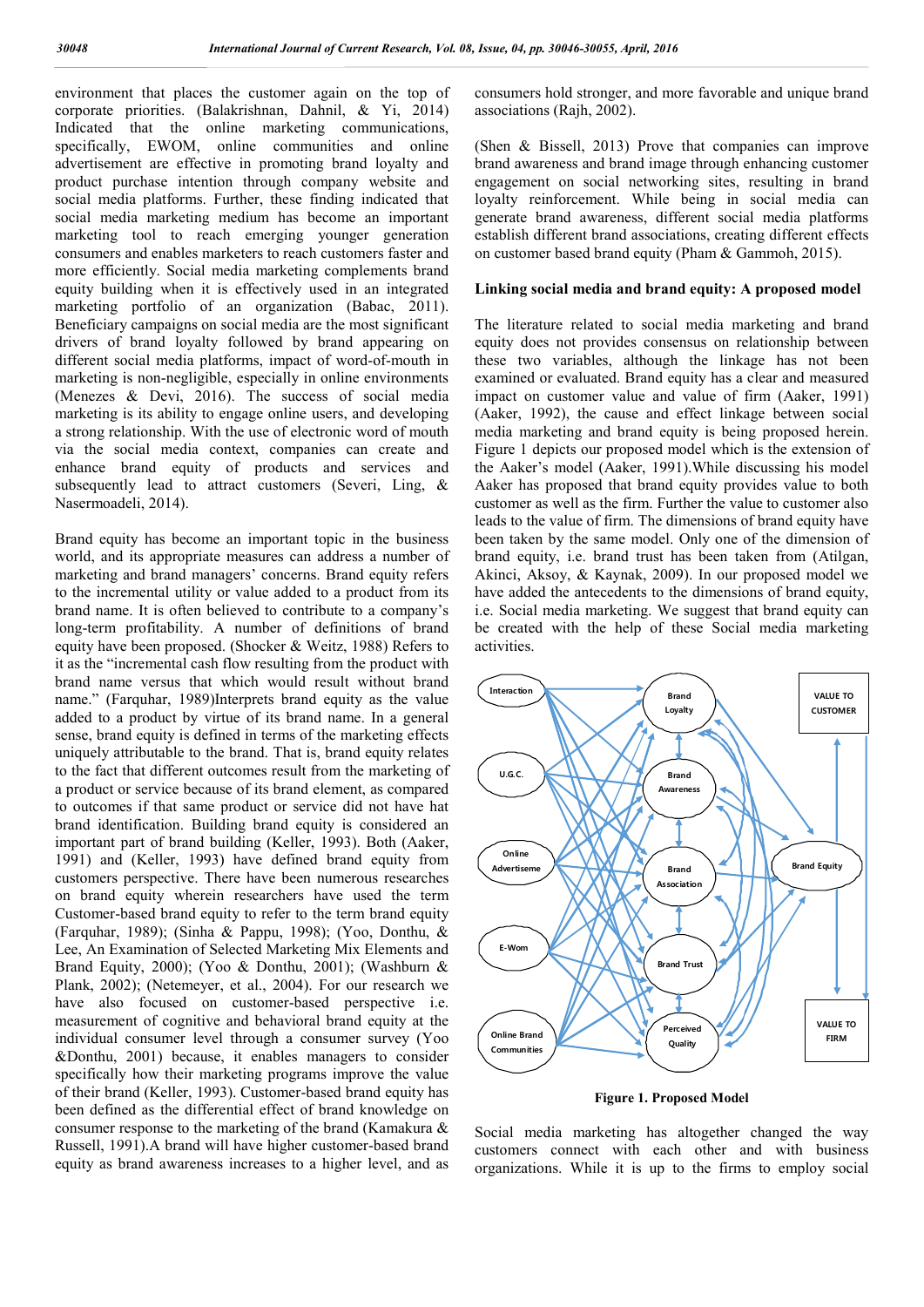media in their marketing efforts, communication about brands continues to take place on social media, with or without permission of the firms in question (Kietzmann, Hermkens, McCarthy, & Silvestre, 2011). Scanning through the literature of social media marketing there are different dimension to measure social media marketing, for the purpose of this research we have selected the following dimensions of social media marketing as depicted in Figure 2.

networks have taken a more primary role in the minds of the marketers. The effectiveness of the social media marketing through eWOM is such that a message on social media has 20 times higher reach than marketing events and 30 times that of media appearances (Trusov, Bucklin, & Pauwels, 2009). Consumers are more likely to be influenced by eWOM than by traditional advertising media (Goldsmith & Horowitz, 2006). E-wom can positively enhance brand awareness and brand

#### **Table 1. Variables of Social Media Marketing used in different researches**



Fig. 2 *Source: Author's own compilation*

#### **E-WOM**

Word-of-mouth communication strategies are effective because they combine the benefits of significantly lower costs and fast delivery through technology, such as the Internet. It has become increasingly important for companies to utilize electronic word of mouth (eWOM) in their marketing campaigns for desired product sales. E-WOM is defined as exchange of information, ideas, perceptions etc through different online Medias. The WOM has greater reported impact on brand choice than advertising or personal search (East, Hammond, Lomaxa, & Robinson, 2005). In recent years, online social networks and social media platforms have further helped the spread of eWOM due to the combination of unprecedented scale, the possibilities to control and monitor eWOM operation, and unique properties of online interaction (Dellarocas, 2003). (Kumar, Bhaskaran, Mirchandani, & Shah, 2013) Reported that with over 80% of global consumers across geo-demographic barriers actively influencing preferences and purchase decisions through online social networks and word of mouth (WOM), social media such as blogs, forums, and user

association (Ha, 2004), (Page & Lepkowska‐White, 2002), (Jansen, Zhang, Sobel, & Chowdury, 2009). (Srinivasan, Anderson, & Ponnavolu, 2002) Established the positive relationship between brand loyalty and word of mouth. According to (Urban, 2005), (Glenn, 2007) electronic word of mouth could influence the consumer towards the brand image and perception.

#### **UGC**

User generated content (UGC) is defined as media content (text, photos, videos etc.) that is created by the users to give a way out for their opinions and imaginations. UGC is published content that is "created outside of professional routines and practices (Kaplan & Haenlein, 2010). UGC is created, shared, and consumed by users and therefore is usually perceived as trustworthy and credible, it has the ability to influence consumers' attitudes and purchase behavior (Mudambi & Schuff, 2010). UGC helps users to educate each other about products, services, issues, events, etc. UGC has transformed one-to-many traditional marketing into many-to-many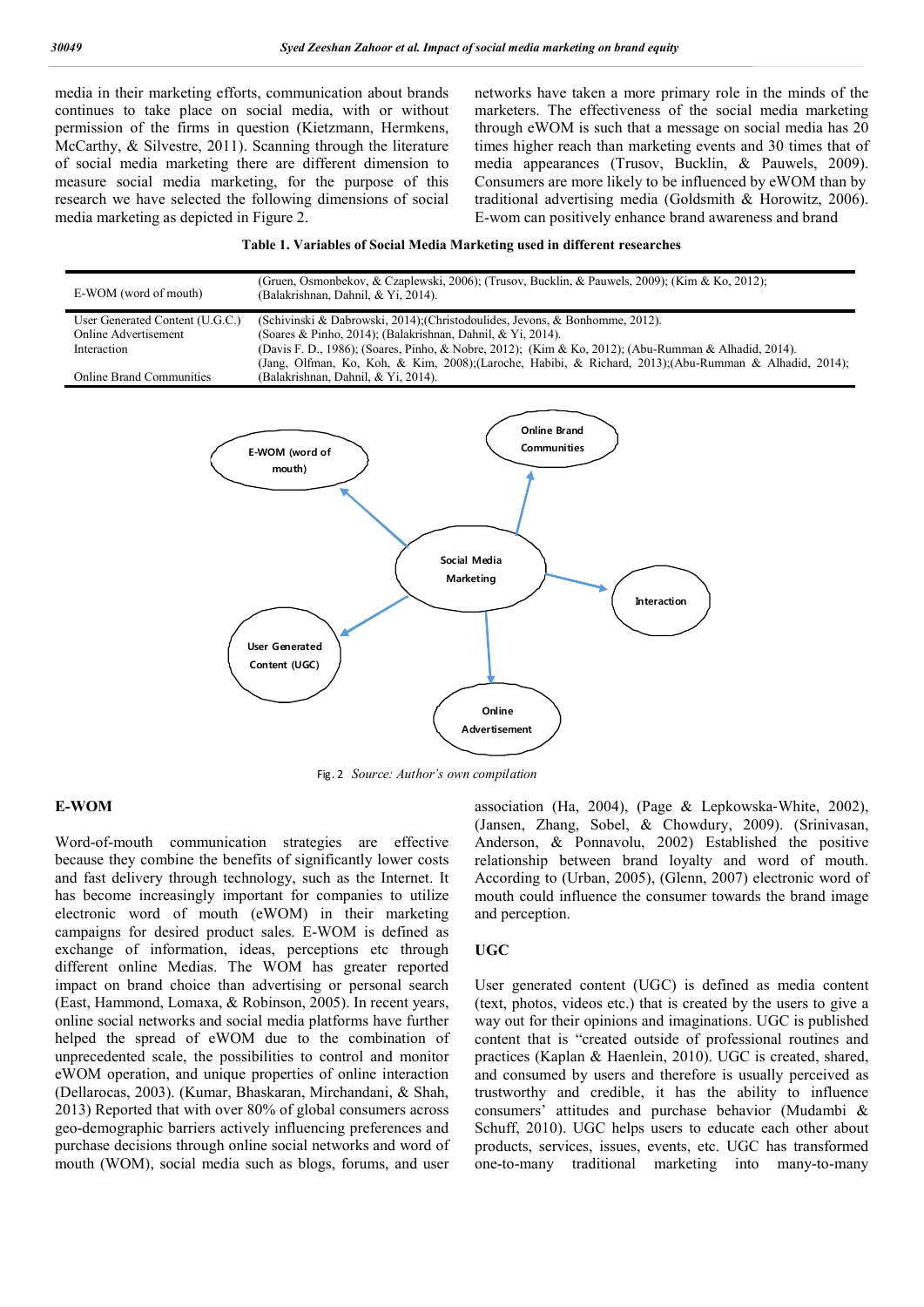marketing. Consumers trust information created by other consumers more than the information crested by marketers or advertisements (Cheong & Morrison, 2008) (MacKinnon, 2012). (Daugherty, Eastin, & Bright, 2008) Investigated consumer consumption and creation of UGC and the attitudinal factors that contribute to these actions and presented that the ability to develop brand relationships via social experiences through "user generated content" (UGC), and the means to deliver persuasive messages to consumers who experience or create UGC, represents the future of marketing. Further, the UGC market will expand greatly during the next decade as more users migrate toward consuming and creating UGC, as the data confirms the established relationship between attitude and behavior and indicate attitude serves as a mediating factor between the use and creation of UGC.

#### **Online advertising**

Social media have transformed the Internet from a platform for information, to a platform for influence. (Steinman & Hawkins, 2010) Stated, the viral feature of social media makes it fantastic for business environment. Advertisers have carried out their promotions through social media to take high attention and participation by consumers to maximize their brand exposure. (Hanna, Rohm, & Critternden, 2011) Reported that Social media platforms have begun to revolutionize the state of marketing, advertising, and promotions, further the unique aspects of social media and its immense popularity have revolutionized marketing practices such as advertising and promotion. Social media advertising is becoming a new advertising trend replacing traditional forms of advertising since more and more consumers tend to avoid traditional forms of advertising (Wright, Khanfar, Harrington, & Kizer, 2010).

The importance of social media is such that business organizations can't overlook it in their marketing mix. (Kristen, 2009) Stated that social media is very important for marketing environment, he found that 60 percent of planners averaging at least 16 online leads per year use social media.

#### **Interaction**

In terms of communication structure, social media has led to a dramatic shift from mass communication to interactive digital communication. (Tiago & Verissimo, 2014) Pointed out that as marketing communications become increasingly integrated with the digital space, marketers can use social media to create digital linkages with customers. Thanks to the underlying interactivity of social media, it is a tremendous resource for enhancing corporate communication and stakeholder engagement (Vasquez & Velez, 2011). Social networking sites have changed the way people interact with other members and how customers make purchase decisions. Social networking sites enable greater interaction with the online community through broadcasting up-to-date, consumer relevant information (Fischer & Reuber, 2011).

#### **Online Brand communities**

An online community can be best described as a collection of private individuals clustered online with similar others to anchor themselves, support each other, and exchange information (Bressler & Grantham Sr., 2000). (Muniz Jr. & O'Guinn, 2001)define a brand community as a "specialized, non-geographically bound community, based on a structured set of social relations among admirers of a

| <b>Brand Loyalty</b>     | (Aaker, 1991); (Yoo, Donthu, & Lee, 2000); (Washburn & Plank, 2002); (Rajasekar & Nalina, 2008); (Buil, Chernatony, &<br>Martinez, 2008)(Atilgan, Akinci, Aksoy, & Kaynak, 2009).          |
|--------------------------|--------------------------------------------------------------------------------------------------------------------------------------------------------------------------------------------|
| <b>Brand Awareness</b>   | (Aaker, 1991); (Yoo, Donthu, & Lee, 2000); (Washburn & Plank, 2002); (Pappu, Quester, & Cooksey, 2005); (Buil, Chernatony, &<br>Martinez, 2008); (Davis, Golicic, & Marguard, 2009).       |
| <b>Brand Association</b> | (Aaker, 1991); (Yoo, Donthu, & Lee, 2000); (Washburn & Plank, 2002); (Pappu, Quester, & Cooksey, 2005); (Buil, Chernatony, &<br>Martinez, 2008); (Atilgan, Akinci, Aksoy, & Kaynak, 2009). |
| <b>Brand Trust</b>       | (Lassar, Mittal, & Sharma, 1995); (Erdem & Swait, 1998); (Lau & Lee, 1999); (Chaudhuri & Holbrook, 2001); (Delgado-Ballester,<br>2004); (Atilgan, Akinci, Aksoy, & Kaynak, 2009).          |
| Perceived Quality        | (Aaker, 1991); (Yoo, Donthu, & Lee, 2000); (Washburn & Plank, 2002); (Netemeyer, et al., 2004); (Buil, Chernatony, & Martinez,<br>2008); (Atilgan, Akinci, Aksoy, & Kaynak, 2009).         |
|                          |                                                                                                                                                                                            |

**Table 2. Variables of brand equity used in different researches**



*Fig. 3 Source:* (Atilgan, Akinci, Aksoy, & Kaynak, 2009)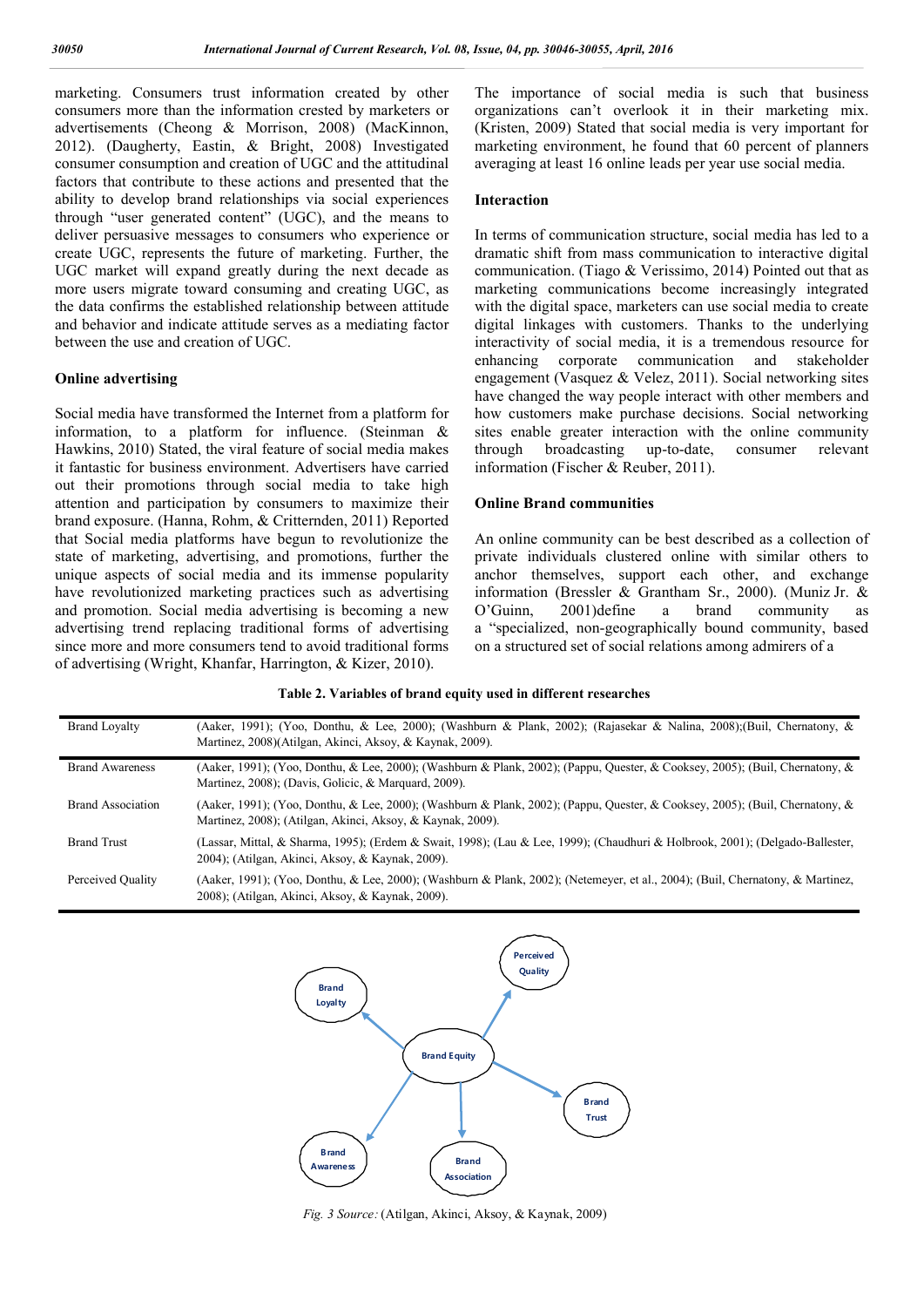brand, With the advancement of technology, the previously geographically bounded concept of brand communities is now transcending geography. (Abrahamsen & Hartmann, 2006) Define online brand community as "a brand community, which uses computer systems as the central tool for mediating interaction between members online communities allow businesses to engage with customers through a combination of community interactions and expert content. (Hagel III & Armstrong, 1997) Stated that, "those businesses that capitalize on organizing virtual communities will be richly rewarded with both peerless customer loyalty and impressive economic returns. Previous researches have also verified the impact of brand communities towards brand loyalty (Amine & Sitz, 2004); (Algesheimer, Dholakia, & Herrmann, 2005); (Kim, Choi, Qualls, & Han, 2008).

Building brand equity is considered as an important part of brand building (Keller, 1998). The broad meaning attached to the term "brand equity" is similar to the definition provided by (Farquhar, 1989) as "the value endowed by the brand to the product". In context to the literature there are different dimensions of brand equity and for the purpose of our research we have selected few important of these as the following as shown in Figure 3.

#### **Brand loyalty**

Brand loyalty describe the characteristic of consumers, who have a strong commitment to a brand; because they view a brand as being more satisfactory than the alternatives ones and this evaluation is rein forced through repeated use. The concept of Brand loyalty was first introduced by (Copeland, 1923). Afterwards different meaning and definitions were assigned to it. (Aaker, 1996) Defines brand loyalty as encompassing the comparison of the brand with other brands offering similar benefits. (Wood, 2000) States that brand loyalty is one of the most important component of brand equity which explains that the brand value for a company is determined by the degree of brand loyalty, as this implies a guarantee of future cash flows. Moreover, it is noteworthy to mention that brand loyalty is both one of the dimensions of brand equity and is affected by brand equity (Aaker, 1991). A deeply held commitment to rebuy a preferred product or service consistently in the future, thereby causing repetitive same-brand or same-brand set purchasing despite situational influences and marketing efforts having the potential to cause switching behavior (Oliver, 1997)

#### **Brand Awareness**

It is defined as ability of consumer to identify a brand in different situations/circumstances. Brand awareness comprises of brand recognition and brand recall. When consumers are exposed to a brand, the result is brand awareness. Therefore, the first step in building brand equity is building brand awareness. Brand awareness "relates to the likelihood that a brand name will come to mind and the ease with which it does so" (Keller, 1993). It is based on both brand recognition and recall (Aaker, 1991) (Keller, 1993). The studies regarding brand awareness are mostly focused on its effect on brand choice. For example, (Hoyer & Brown, 1990) found that participants with. No brand awareness tended to select the high quality brand on the final choice significantly more often than those with brand awareness. (Holden, 1993) Probed the import anceofbrand awareness in brand choice, and his qualitative research indicates that brand awareness appears to be operating as acue to brand retrieval.

#### **Brand Association**

Any contact or experience a consumer has with a brand can create, change, or reinforce certain favorable or unfavorable associations, in order for associations to have a positive effect on brand equity, they must be unique, strong, and favorable (Keller, 2003). Brand associations are defined as "anything linked in memory to a brand" (Aaker, 1991), such as product at tributes (Yoo, Donthu, & Lee, 2000), brand name (Zinkhan & Prenshaw, 1994), and relative price (Aaker, 1996). (Keller, 1993) Discussed this construct under brand image and classifies these associations into three major categories: attributes, benefits, and attitudes. According to (Keller, 1993), "customer-based brand equity occurs when the consumer is aware of the brand and holds some favorable, strong, and unique brand associations in memory".

#### **Brand Trust**

Brand trust is conceptualized as, the confident expectations of the brand's reliability and intensions in situations entailing risk to the consumer. Trust is a cornerstone in terms of building a long-term business relationship and partnership. (Rotter, 1967) Defined the trust construct as a generalized expectancy held by an individual that the word of another can be relied upon. (Chaudhuri & Holbrook, 2001) Defined brand trust as "the willingness of the average consumer to rely on the ability of the brand to perform its stated function". In line with this definition, (Delgado-Ballester, Munuera-Alemán, & Yagüe-Guillén, 2003) developed a brand trust scale. They found that brand trust is significantly correlated with measures of satisfaction and brand loyalty and further emphasized that it is the essence of the value that a strong brand provides for customers. Brand trust may also be evaluated as a consistency and credibility clue by customers. (Erdem, Swait, & Valenzuela, 2006) Tested the effect of brand credibility on consumers' brand choice. They stated that brand credibility "requires that consumers perceive the brand as having (1) the ability (expertise) and (2) willingness (trust worthiness) to deliver continuously what has been promised". In their signaling perspective, credibility is the primary determinant of customer-based brand equity, and it is the key element in brand equity formation and management (Erdem & Swait, 1998) (Erdem, Swait, & Valenzuela, 2006).

These two components of brand credibility are discussed under the dimensions of brand trust such as brand reliability competence or technical ability, brand intentions, and brand predictability (Delgado-Ballester, 2004) (Lau & Lee, 1999). Brand trust has been a component in different brand frameworks e.g.,(Chaudhuri & Holbrook, 2001); (Erdem & Swait, 1998); (Erdem, Swait, & Valenzuela, 2006).Such trust is important because it shows that the relationship between a consumer and a brand could go beyond satisfaction (Belaid & Behi, 2011).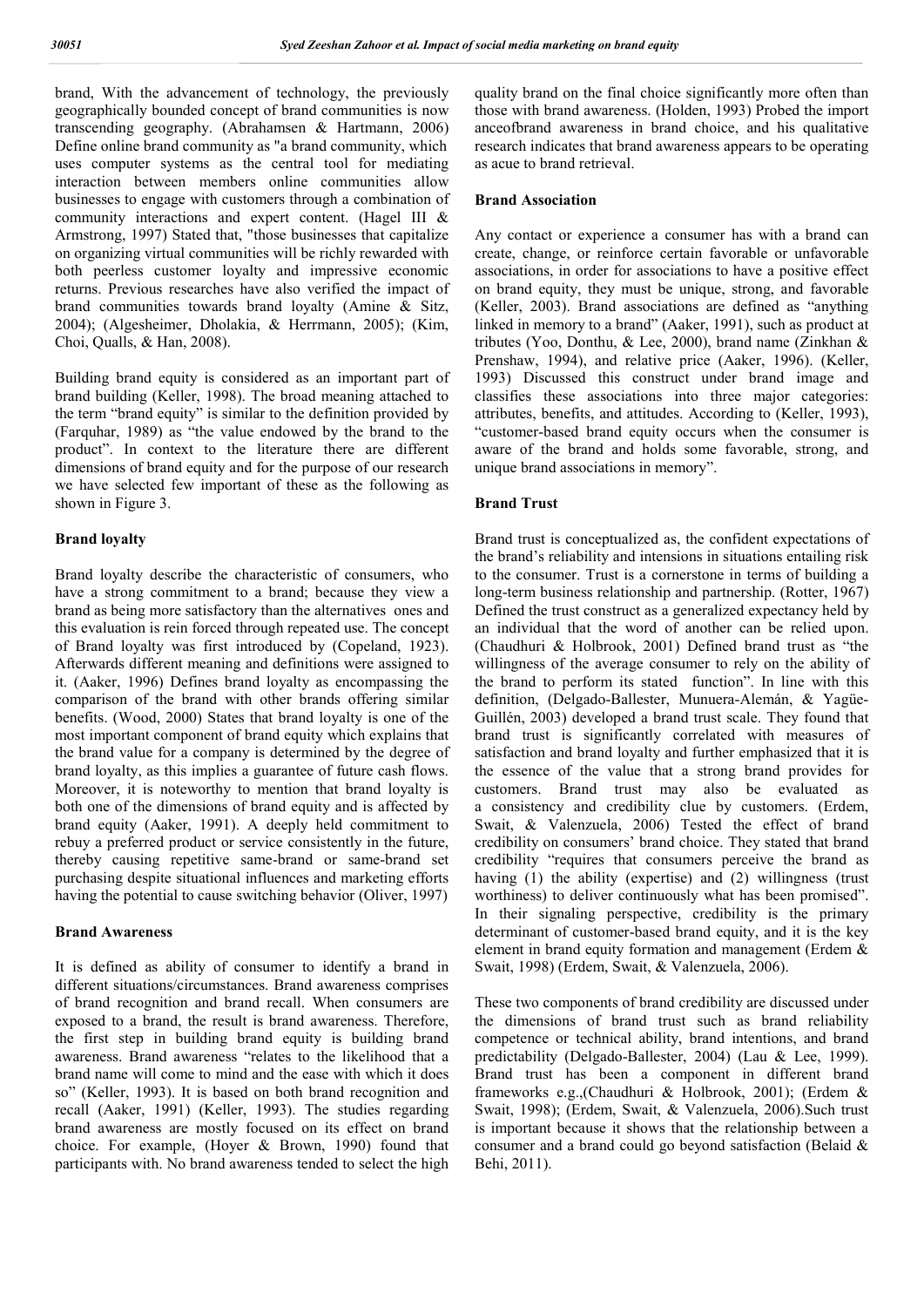#### **Perceived Quality**

Perceived quality is related to a consumer's judgment of a product or brand's overall superiority or excellence (Zeithaml, 1988). High perceived quality allows for consumers to be convinced about buying the brand; for differentiation of the brand from competition; and for the firm to charge a premium price and then extend the brand (Aaker, 1991). In the customer – based brand equity frameworks (Aaker, 1996); (Keller, 1993); (Dyson, Farr, & Hollis, 1996); (Farquhar, 1989); perceived quality is considered a primary dimension. The main reason that perceived quality is a primary dimension in brand equity models is that it has a strategic effect on brand equity, by reducing the perceived risk (Aaker, 1991); (Keller, 1993); (Erdem, Zhao, & Valenzuela, 2004);. It also creates a basis for brand differentiation and extension (Aaker, 1991) and offers a price premium advantage for firms (Keller, 1993); (Netemeyer, et al., 2004). Thus, there is a general consensus that perceived quality is among the fundamental constructs of brand equity. One of the most popular trend in the online marketing at present is the growth of social media and its acceptance by the consumers. Contrary to the assumption by some people in the industry that social media is a fad, this element (social media) has been rapidly integrated into marketing activities throughout the world. Social media marketing has likewise attracted researchers to explore and understand the building blocks of this interactive system as well as its application. Our research revolves around this concept and we try to establish the cause effect linkage of social media marketing on brand equity that finally leads to customer value and value to firm. The propose model will have implications for the marketers. Social media marketing is an essential antecedent for brand equity in today's age of Web 2.0 and co-creation. The synergetic effect of firm generated content (FGC) and user generated content (UGC) goes a long way in developing trust, brand attitude and customer involvement. Social media marketing has introduced a new chapter in value based marketing, strategically establishing social media activities around a product or service is a well know method of building brand equity. It is advisable that businesses do not ignore this opportunity and jump in to spread their consumer base right in time. This proposed model will lead to the value creation for business organizations and customers.

#### **Conclusion**

Past decade has seen unprecedented changes in global business environment particularly facilitated by the revolution in information and communication technologies. Developments in IT changed the strategy followed by firms to cope up with the novel changes in the business environment. This changed the way and sources of customer touch points and the way of customer attraction and retention. In this changed scenario those lagging behind will face high customer defection and ultimately exit from the market, unless they develop new customer channels and manage customer relations in virtual world also with an intention of value creation for business as well as customer. Keeping this in view this paper made an attempt to study the impact of social media marketing on brand equity and develop a framework for its descriptive understanding. The framework presented various components linking social media marketing and brand equity for conceptual

understanding and reference model for future research in this moderately available area of research. The model establishes the relationships based on literature survey and conceptual understanding and proposes a positive relationship between the use of social media marketing and value of firm through brand equity and customer value.

# **REFERENCES**

- Aaker, D. A. 1991. *Managing brand equity: Capitalizing on the value of a brand name.* New York: Free Press.
- Aaker, D. A. 1992. The Value of Brand Equity. *Journal of Business Strategy, EMERALD, 13*(4), 27-32.
- Aaker, D. A. 1996. Measuring Brand Equity Across Products and Markets. *California Management Review, 38*(3), 102- 120.
- Abrahamsen, A. G., & Hartmann, B. J. 2006. Online Brand Community in Action. *A Constitutive Netnography: Advancing a Wholesome Ethnomethodological Perspective on Brand Community*. Lund, Scania, Sweden: School of Economics and Management, Lund university.
- Abu-Rumman, A. H., & Alhadid, A. Y. 2014. The Impact of Social Media Marketing on Brand Equity: An Empirical Study on Mobile Service Providers in Jordan. *Review of Integrative Business and Economics Research, 3*(1), 315- 326.
- Algesheimer, R., Dholakia, U. M., & Herrmann, A. 2005. The Social Influence of Brand Community:Evidence from European Car Clubs. *Journal of Marketing, 69*(3), 19-34.
- Amine, A., & Sitz, L. 2004. How does a virtual brand community emerge? Some implications for marketing research. *Cahier de Recherche de l'IRG-Paris, XII*, 1-16.
- Atilgan, E., Akinci, S., Aksoy, s., & Kaynak, E. 2009. Customer-Based Brand Equity for Global Brands: A Multinational Approach. *Journal of Euromarketing, 18*(2), 115-132.
- Babac, R. 2011. Impact of social-media use on brand equity of magazine brands a qualitative study of vogue Turkey. *M. Sc, Dissertation*, 1-58. Halmstad, Sweden: Halmstad University.
- Balakrishnan, B. K., Dahnil, M. I., & Yi, W. J. 2014. The Impact of Social Media Marketing Medium Toward Purchase Intention and Brand Loyalty Among Generation Y. *Procedia - Social and Behavioral Sciences.148*, pp. 177- 185. Elsevier.
- Baruah, T. D. 2012. Effectiveness of Social Media as a tool of communication and its potential for technology enabled connections: A micro-level study. *International Journal of Scientific and Research Publications, 2*(5), 1-10.
- Bashar, A., Ahmad, I., & Wasiq, M. 2012. Effectiveness of social media as a marketing tool: an empirical study. *International Journal of Marketing, Financial Services & Management Research, 1*(11), 88-99.
- Belaid, S., & Behi, A. T. 2011. The role of attachment in building consumer‐brand relationships: an empirical investigation in the utilitarian consumption context. *Journal of Product & Brand Management, Emerald, 20*(1), 37-47.
- Bressler, S. E., & Grantham Sr., C. E. 2000. *Communities of Commerce: Building Internet Business Communities to*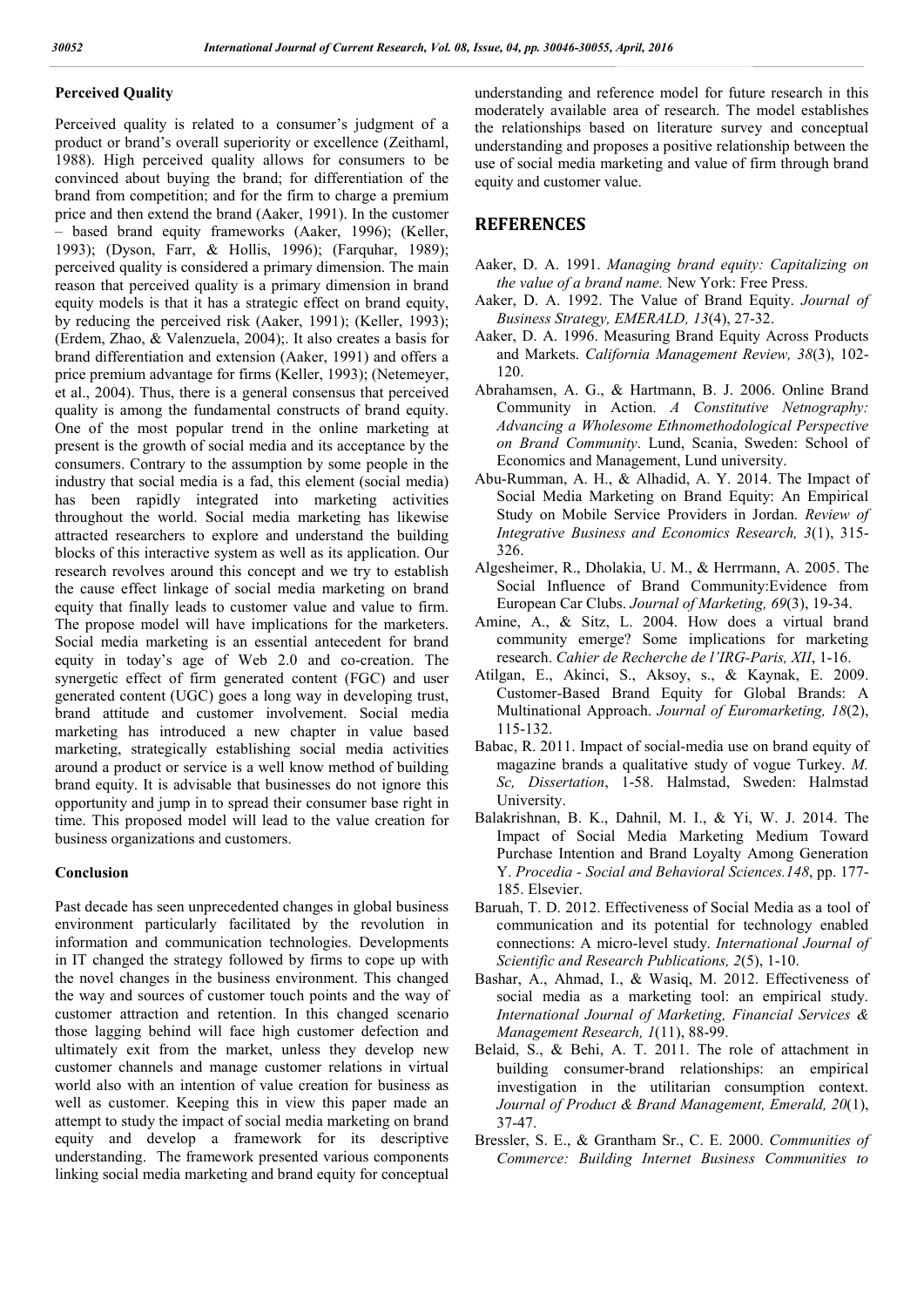*Accelerate Growth, Minimize Risk, and Increase Customer Loyalty.* New York: McGraw-Hill.

- Bruhn, M., Schoenmueller, V., & Schafer, D. B. 2012. Are social media replacing traditional media in terms of brand equity creation? *Management Research Review: Emerald, 35*(9), 770-790.
- Buil, I., Chernatony, L. d., & Martinez, E. 2008. A crossnational validation of the consumer-based brand equity scale. *Journal of Product and Brand Management, 17*(6), 384-392.
- Chaudhuri, A., & Holbrook, M. B. 2001. The Chain of Effects from Brand Trust and Brand Affect to Brand Performance: The Role of Brand Loyalty. *Journal of Marketing, 65*(2), 81-93.
- Cheong, H. J., & Morrison, M. A. 2008. Consumers' Reliance on Product Information and Recommendations Found in UGC. *Journal of interactive advertising, 8*(2), 38-49.
- Christodoulides, G., Jevons, C., & Bonhomme, J. 2012. Memo to Marketers: Quantitative Evidence for Change How User-Generated Content Really Affects Brands. *Journal of Advertising Research, 52*(1), 53-64.
- Constantinides, E. 2014. Foundations of Social Media Marketing. *Procedia - Social and Behavioral Sciences.148*, pp. 40-57. Elsevier.
- Copeland, M. T. 1923. The Relation of Consumer's Buying Habits to Marketing Methods. *Harvard business review, 1*(3), 282-289.
- Daugherty, T., Eastin, M. S., & Bright, L. 2008. Exploring consumer motivations for creating usergenerated content. *Journal of Interactive Advertising: American Academy of Advertising, 8*(2), 16-25.
- Davis, F. D. 1986. A technology acceptance model for empirically testing new end-user information systems : theory and results. *Ph. D. Thesis, Sloan School of Management*. Cambridge, MA, USA: Massachusetts Institute of Technology.
- Davis, D. F., Golicic, S. L., & Marquard, A. 2009. Measuring Brand Equity for Logistics Services," The International Journal of Logistics Management. *The International Journal of Logistics Management, 20*(2), 201-212.
- Delgado-Ballester, E. 2004. Applicability of a brand trust scale across product categories. *European Journal of Marketing, 38*(5/6), 573-592.
- Delgado-Ballester, E., Munuera-Alemán, J. L., & Yagüe-Guillén, M. J. 2003. Development and validation of a brand trust scale. *International Journal of Market Research, 45*(1), 35-53.
- Dellarocas, C. 2003. The Digitization of Word of Mouth: Promise and Challenges of Online Feedback Mechanisms. *Management Science, 49*(10), 1407-1424.
- Dyson, P., Farr, A., & Hollis, N. S. 1996. Understanding, measuring, and using brand equity. *Journal of advertising research, 36*(6), 9-22.
- East, R., Hammond, K., Lomaxa, W., & Robinson, H. 2005. What is the Effect of a Recommendation? *The Marketing Review, 5*(2), 145-157.
- Erdem, T., & Swait, J. (1998). Brand equity as a signaling phenomenon. *Journal of Consumer Psychology, 7*(2), 131- 158.
- Erdem, T., Swait, J., & Valenzuela, A. 2006. Brands as Signals: A Cross-Country Validation Study. *Journal of Marketing, 70*(1), 34-49.
- Erdem, T., Zhao, Y., & Valenzuela, A. 2004. Performance of Store Brands: A Cross-Country Analysis of Consumer Store-Brand Preferences, Perceptions, and Risk. *Journal of Marketing Research, 41*(1), 86-100.
- Erdogmus, I. E., & Cicek, M. 2012. The impact of social media marketing on brand loyalty. *Procedia - Social and Behavioral Sciences.58*, pp. 1353-1360. Elsevier.
- Farquhar, P. H. 1989. Managing brand equity. *Marketing Research, 1*(3), 24-34.
- Fischer, E., & Reuber, A. R. 2011. Social interaction via new social media: (How) can interactions on Twitter affect effectual thinking and behavior? *Journal of Business Venturing, ELSEVIER, 26*(1), 1-18.
- Garnyte, M., & Perez, A. 2009. *Exploring Social Media Marketing Towards a Richer Understanding of Social Media in Postmodernity.* Aarhus: Denmark: Aarhus School of Business: University of Aarhus.
- Georgescu, M., & Popescul, D. 2015. Social Media the new paradigm of collaboration and communication for business environment. *Procedia Economics and Finance.20*, pp. 277-282. Elsevier.
- Glenn, R. 2007. *An army of Davids: How markets and technology empower ordinary people to beat big media, big government, and other Goliaths.* Tennessee: Thomas Nelson Inc.
- Goldsmith, R. E., & Horowitz, D. (2006). Measuring motivations for online opinion seeking. *Journal of Interactive Advertising, 6*(2), 3-14.
- Gruen, T. W., Osmonbekov, T., & Czaplewski, A. J. 2006. eWOM: The impact of customer-to-customer online knowhow exchange on customer value and loyalty. *Journal of Business Research, Elsevier, 59*(4), 449-456.
- Ha, H.‐Y. 2004. Factors influencing consumer perceptions of brand trust online. *Journal of Product & Brand Management, 13*(5), 329-342.
- Hagel III, J., & Armstrong, A. G. 1997. *Net Gain: Expanding Markets Through Virtual Communities.* Cambridge, MA: Harvard Business Review Press.
- Hanna, R., Rohm, A., & Critternden, V. L. 2011. We're all connected: The power of the social media ecosystem. *Business Horizon, 54*, 265-273.
- Hoffman, D. L., & Marek, F. 2010. Can You Measure the ROI of Your Social Media Marketing. *MIT Sloan: Management Review, 52*(1), 41-49.
- Holden, S. J. 1993. Understanding brand awareness: Let me give you a c(l)ue! *Advances in Consumer Research, 20*, 383-388.
- Hoyer, S. P., & Brown, W. D. 1990. Effects of Brand Awareness on Choice for a Common, Repeat-Purchase Product. *Journal of Consumer Research, 17*(2), 141-148.
- Jang, H., Olfman, L., Ko, I., Koh, J., & Kim, K. 2008. The Influence of On-Line Brand Community Characteristics on Community Commitment and Brand Loyalty. *International Journal of Electronic Commerce, 12*(3), 57-80.
- Jansen, B. J., Zhang, M., Sobel, K., & Chowdury, A. 2009. Twitter power: Tweets as electronic word of mouth. *Journal of the American Society for Information Science and Technology, 60*(11), 2169-2188.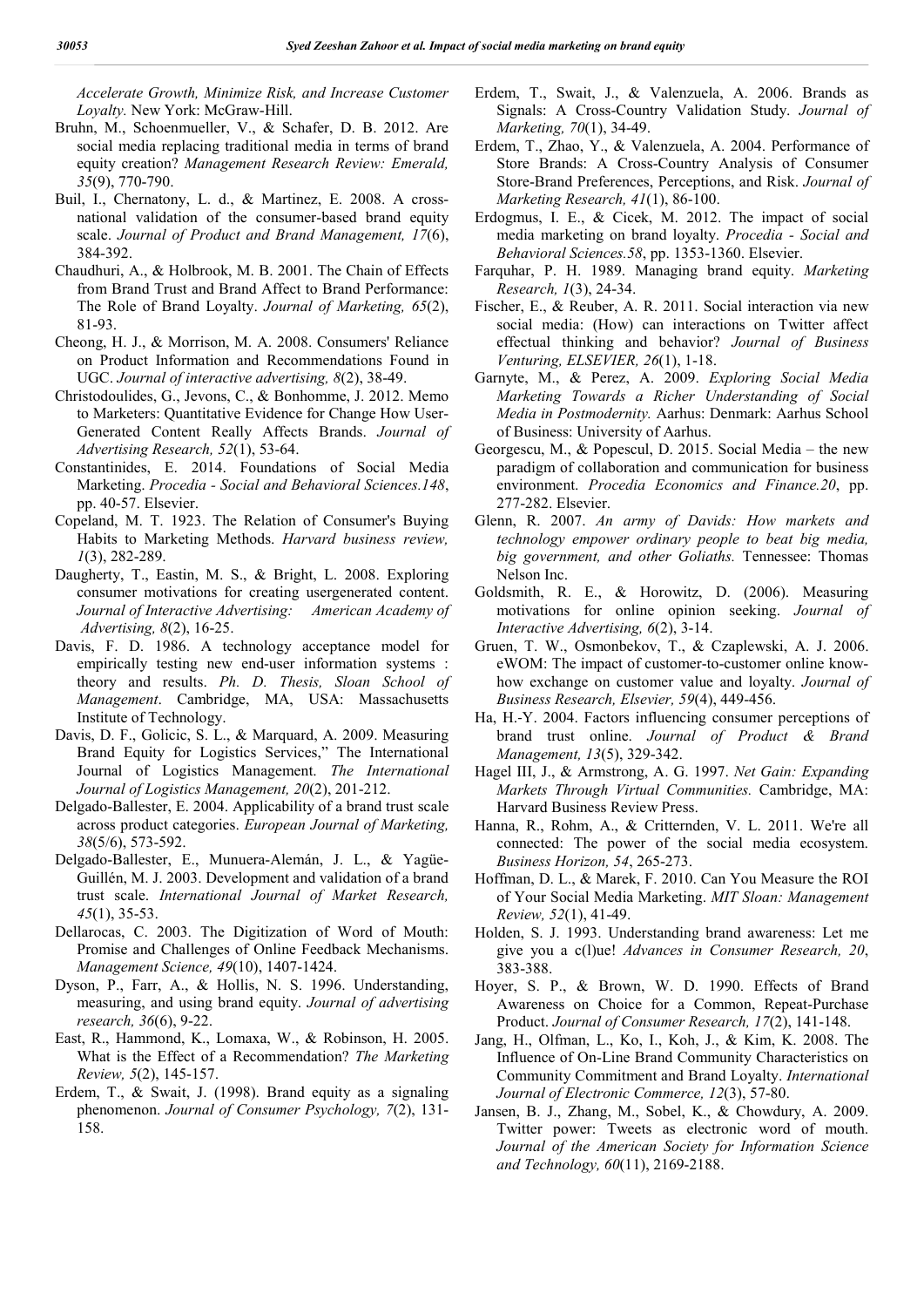- Kamakura, W. A., & Russell, G. J. 1991. *Measuring Consumer Perceptions of Brand Quality With Scanner Data: Implications for Brand Equity.* Cambridge, MA: Marketing Science Institute.
- Kaplan, A. M., & Haenlein, M. 2010. Users of the world, unite! The challenges and opportunities of Social Media. *Business Horizons: Elsevier, 53*(1), 59-68.
- Karamian, H., Nadoushan, M. A., & Nadoushan, A. A. 2015. Do Social Media Marketing Activities Increase Brand Equity? *International Journal of Economy, Management and Social Sciences, 4*(3), 362-365.
- Keller, K. L. 1993. Conceptualizing, measuring, managing customer-based brand equity. *Journal of Marketing, 57*(1), 1-23.
- Keller, K. L. 1998. *Strategic Brand Management: Building Measuring and Managing Brand Equity.* Upper Saddle River,New Jersey: Prentice-Hall.
- Keller, K. L. 2003. *Strategic brand management: Building, measuring, and managing brand equity (2nd ed.).* New Jersey: Prentice Hall.
- Kemp, S. 2015, January 21. *Digital, Social & Mobile Worldwide in 2015*. Retrieved from We are Social: http://wearesocial.net/blog/2015/01/digital-social-mobileworldwide-2015/
- Kietzmann, J. H., Hermkens, K., McCarthy, I. P., & Silvestre, B. S. 2011. Social media? Get serious! Understanding the functional building blocks of social media. *Business Horizons: ELSEVIER, 54*(3), 241-251.
- Kim, A. J., & Ko, E. 2012. Do social media marketing activities enhance customer equity? An empirical study of luxury fashion brand. *Journal of Business Research: ELSEVIER, 65*, 1480-1486.
- Kim, J. W., Choi, J., Qualls, W., & Han, K. 2008. It takes a marketplace community to raise brand commitment: The role of online communities. *Journal of Marketing Management, 24*(3/4), 409-431.
- Kristen, L. 2009. Marketing the New-fashioned Way: Connect with your target market through social networking sites. *Journal of Financial Planning, 18*(2), 18-19.
- Kumar, V., Bhaskaran, V., Mirchandani, R., & Shah, M. 2013. Practice Prize Winner—Creating a Measurable Social Media Marketing Strategy: Increasing the Value and ROI of Intangibles and Tangibles for Hokey Pokey. *Marketing Science, 32*(2), 194-212.
- Laroche, M., Habibi, M. R., & Richard, M.-O. 2013. To be or not to be in social media: How brand loyalty is affected by social media? *International Journal of Information Management, 33*(1), 76-82.
- Lassar, W., Mittal, B., & Sharma, A. 1995. Measuring Customer-Based Brand Equity. *Journal of Consumer Marketing, Emerald, 12*(4), 11-19.
- Lau, G. T., & Lee, S. H. 1999. Consumers' trust in a brand and the link to brandl oyalty. *Journal o fMarket-Focused Management, 4*(4), 341-370.
- MacKinnon, K. A. 2012. User Generated Content vs. Advertising: Do Consumers Trust the Word of Others Over Advertisers? *The Elon Journal of Undergraduate Research in Communications, 3*(1), 14-22.
- Mander, J. 2015, January 21. *GWI Social Q4 2014: the latest social networking trends*. Retrieved from globalwebindex:

http://www.globalwebindex.net/blog/Agwi-social-q4-2014 the-latest-social-networking-trends

- Mangold, W. G., & Faulgd, D. J. 2009. Social media: The new hybrid element of the promotion mix. *Business Horizons: Elsevier, 52*, 357-365.
- Matthews, L. 2010. Social Media and the Evolution of Corporate Communications. *The Elon Journal of Undergraduate Research in Communications, 1*(1), 17-23.
- Mckenna, K. Y., & Bargh, J. A. 1999. Causes and Consequences of Social Interaction on the Internet: A Conceptual Framework. *Media Psychology, 1*(3), 249-269.
- Menezes, C., & Devi, R. 2016. Effect of Social Media Marketing on Brand Loyalty formation from the Perspective of Online Consumer. *The IASMS Journal of Business Spectrum, IX*(1), 34-37.
- Miller, K. D., Fabian, F., & Lin, S.-J. 2009. Strategies for online communities. *Strategic Management Journal, 30*(3), 305-322.
- Miller, R., & Lammas, N. 2010. Social media and its implications for viral marketing. *Asia Pacific Public Relations Journal, 11*, 1-9.
- Mudambi, S. M., & Schuff, D. 2010. What makes a helpful online review?astudy of customer reviews on amazon.com. *MIS Quarterly, 34*(1), 185-200.
- Muniz Jr., A. M., & O'Guinn, T. C. 2001. Brand Community. *Journal of Consumer Research, 27*(4), 412-432.
- Netemeyer, R. G., Krishnan, B., Pullig, C., Wang, G., Yagci, M., Dean, D., . . . Wirth, F. 2004. Developing and validating measures of facets of customer-based brand equity. *Journal of Business Research, ELSEVIER, 57*(2), 209-224.
- Oliver, R. L. 1997. *Satisfaction: A Behavioral Perspective on the Consumer.* New York: McGraw-Hill.
- Page, C., & Lepkowska‐White, E. 2002. Web equity: a framework for building consumer value in online companies. *Journal of Consumer Marketing, 19*(3), 231- 248.
- Pappu, R., Quester, P. G., & Cooksey, R. W. 2005. Consumerbased brand equity: improving the measurement – Empirical Evidence. *Journal of Product and Brand Management, 14*(3), 143-154.
- Pew Research. 2014, January 31. *Social Networking Fact Sheet*. Retrieved from PewResearchCenter: http://www. pewinternet.org/fact-sheets/social-networking-fact-sheet/
- Pham, P. H., & Gammoh, B. S. 2015. Characteristics of socialmedia marketing strategy and customer-based brand equity outcomes: A conceptual model. *Int. J. Internet Marketing and Advertising, 9*(4), 321-337.
- Rajasekar, N., & Nalina, K. G. 2008. Measuring Customer-Based Brand Equity in Durable Goods Industry. *Journal of Marketing & Communication, 4*(1), 48-58.
- Rajh, E. 2002. Development of a scale for measuring Customer-Based Brand equity. *Ekonomski pregled, 53*(7- 8), 770-781.
- Rosen, J. 2006, June 27. *The People Formerly Known as the Audience*. Retrieved from PRESSthink: http://archive. pressthink.org/2006/06/27/ppl\_frmr.html
- Rotter, J. B. 1967. A new scale for the measurement of the interpersonal trust. *Journal of Personality, 35*(4), 651–665.